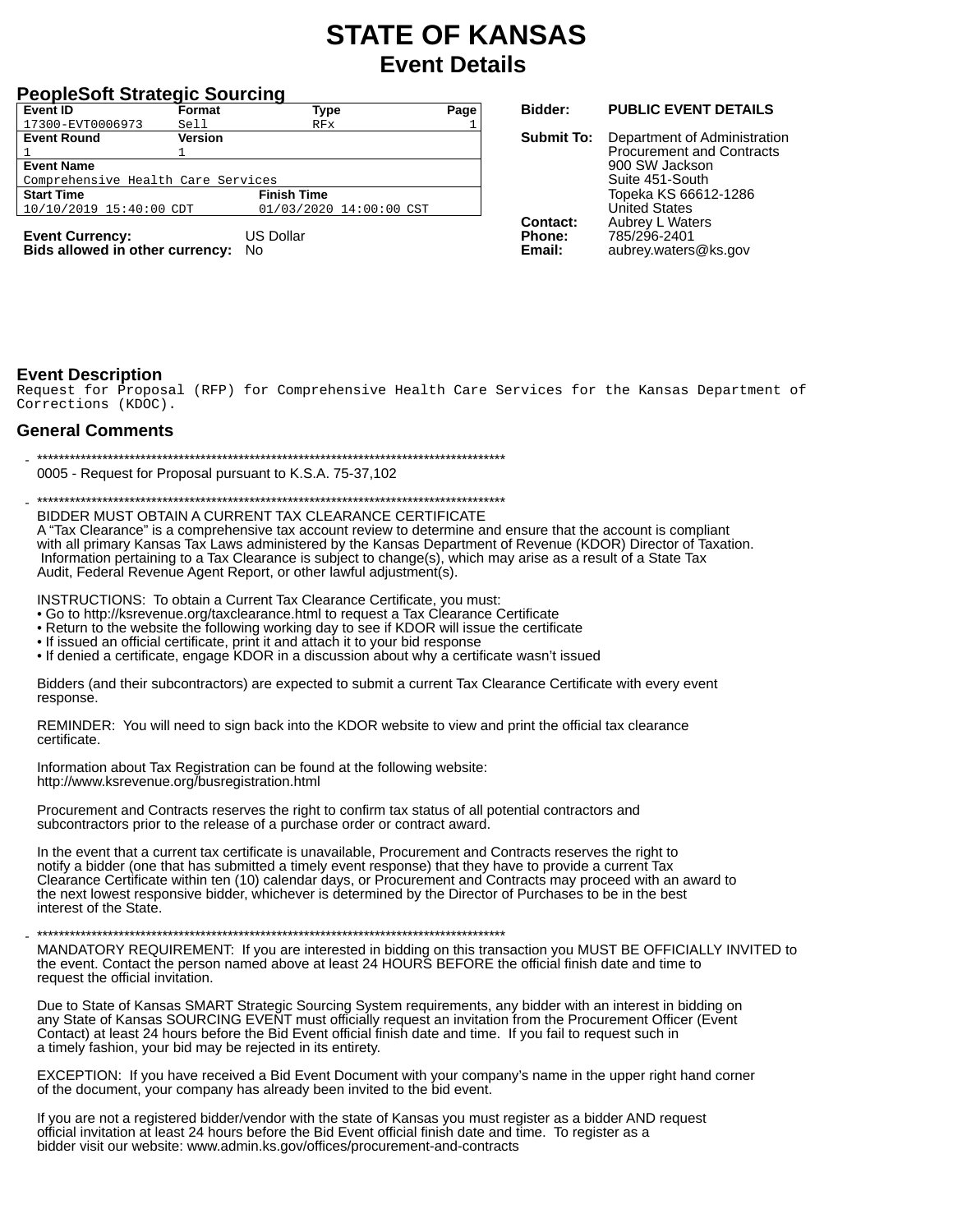### **PeopleSoft Strategic Sourcing**

| Event ID                           | Format         | Type                    | Page |
|------------------------------------|----------------|-------------------------|------|
| 17300-EVT0006973                   | Sell           | RFx                     |      |
| <b>Event Round</b>                 | <b>Version</b> |                         |      |
|                                    |                |                         |      |
| <b>Event Name</b>                  |                |                         |      |
| Comprehensive Health Care Services |                |                         |      |
| <b>Start Time</b>                  |                | <b>Finish Time</b>      |      |
| 10/10/2019 15:40:00 CDT            |                | 01/03/2020 14:00:00 CST |      |
|                                    |                |                         |      |
|                                    |                | .                       |      |

**Event Currency:** Bids allowed in other currency: No

**US Dollar** 

#### Bidder: **PUBLIC EVENT DETAILS**

Submit To: Department of Administration **Procurement and Contracts** 900 SW Jackson Suite 451-South Topeka KS 66612-1286 **United States Contact:** Aubrey L Waters Phone: 785/296-2401 Fmail: aubrey.waters@ks.gov

During the 2012 Session, the Kansas Legislature enacted a Bidder Preference Program which created three (3) bid preferences. To see if you qualify for any of the preferences, please go to the following website for more information:

www.admin.ks.gov/offices/procurement-and-contracts/bidder-preference-program.

To claim this preference, the bid response must include the Preference Request Form and you must respond to the applicable Bidder Preference category in the question under the General Questions section on the following  $page(s)$ .

#### 

During the 2014 Session, the Kansas Legislature enacted the Disabled Veteran Owned Business bidder preference program. For more information or to see if you qualify, please go to the following website: http://admin.ks.gov/docs/default-source/ofpm/procurement-contracts/disabled-veteran-preference-program.doc

To claim this preference, the bid response must include a copy of the letter from Procurement and Contracts certifying your company as a Disabled Veteran Owned Business and you must respond to the applicable Disabled Veteran Owned Business category in the question under the General Questions section on the following page(s).

Emailed or Fax Bids Submission will NOT be accepted for this Bid Event.

- ATTC - See the attachment for additional information.

Pre-proposal Conference - A mandatory pre-proposal conference and site visits will be held. More information will be provided in an amendment as soon as possible.

Attendance is required in person this pre-proposal conference. Failure to attend the pre-bid conference will result in rejection of your bid. Questions requesting clarification of the Bid Event must be submitted electronically (in the provided Question Submission format) to the Procurement Officer (Event Contact) indicated above at a day and time to be determined. Impromptu questions may be permitted and spontaneous unofficial answers provided, however bidders should understand that the only official answer or position of the State of Kansas will be presented in writing.

Failure to notify the Procurement Officer (Event Contact) of any conflicts or ambiguities in the Bid Event may result in items being resolved in the best interest of the State. Any modification to this Bid Event as a result of the pre-proposal conference, as well as written answers to written questions, shall be made in writing by addendum and dispatched to all bidders associated to this event. Only written communications are binding.

Answers to questions will be available in the form of an addendum on the Procurement and Contracts' website, www.admin.ks.gov/offices/procurement-and-contracts.

It shall be the responsibility of all participating bidders to acquire any and all addenda and additional information as it is made available from the web site cited above. Vendors/Bidders not initially invited to participate in this Bid Event must notify the Procurement Officer (Event Contact) of their intent to bid at least 24 hours prior to the event's closing date/time. Bidders are required to check the website periodically for any additional information or instructions.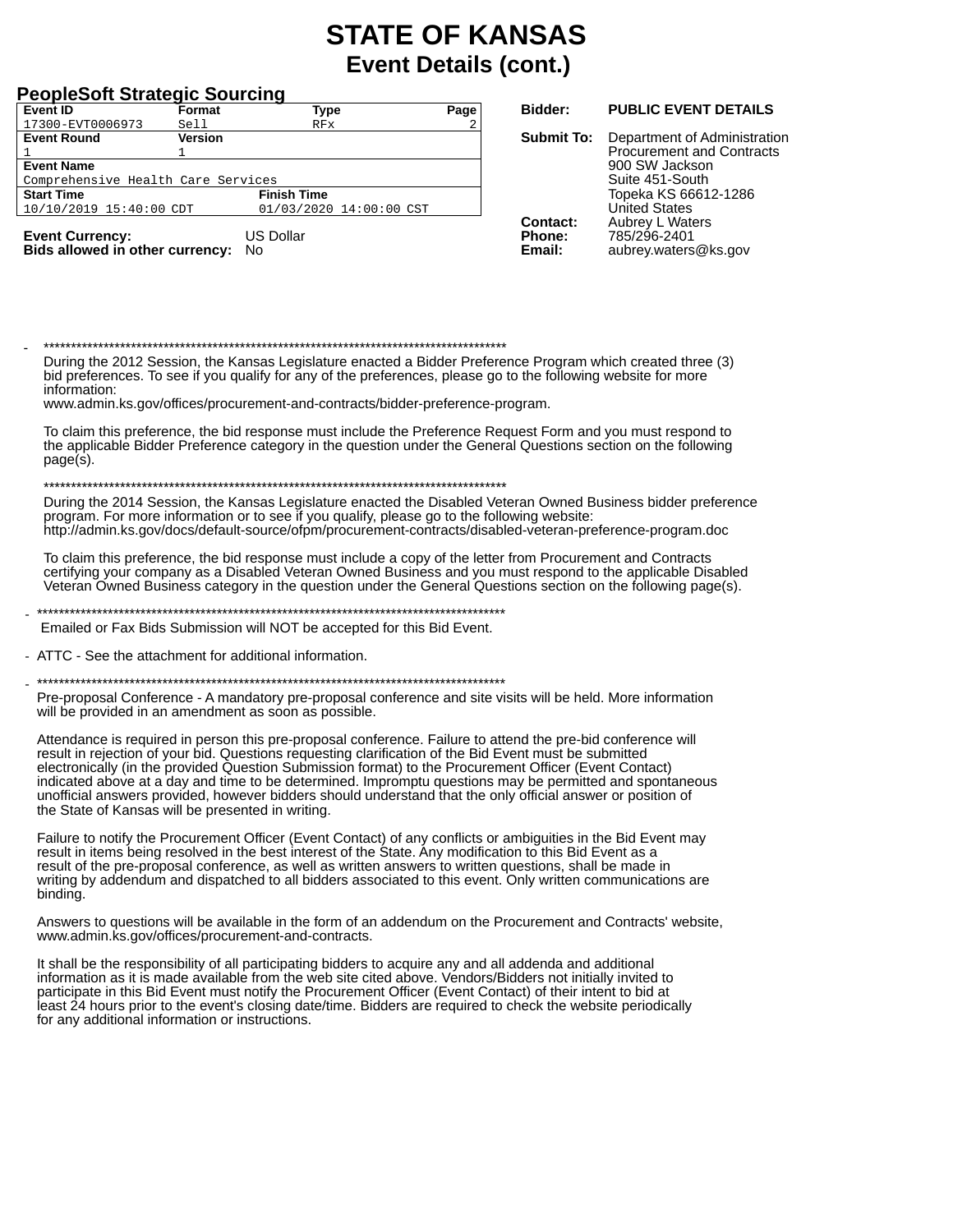### **PeopleSoft Strategic Sourcing**

| <b>Event ID</b>                    | Format         | <b>Type</b>             | Page |
|------------------------------------|----------------|-------------------------|------|
| 17300-EVT0006973                   | Sell           | RFx                     |      |
| <b>Event Round</b>                 | <b>Version</b> |                         |      |
|                                    |                |                         |      |
| <b>Event Name</b>                  |                |                         |      |
| Comprehensive Health Care Services |                |                         |      |
| <b>Start Time</b>                  |                | <b>Finish Time</b>      |      |
| 10/10/2019 15:40:00 CDT            |                | 01/03/2020 14:00:00 CST |      |
|                                    |                |                         |      |
| <b>Event Currency:</b>             |                | <b>US Dollar</b>        |      |

**Bids allowed in other currency:** No

**Bidder: PUBLIC EVENT DETAILS**

**Submit To:** Department of Administration Procurement and Contracts 900 SW Jackson Suite 451-South Topeka KS 66612-1286 United States **Contact:** Aubrey L Waters **Phone:** 785/296-2401 **Email:** aubrey.waters@ks.gov

| <b>General Questions</b>                                                                                                              |            |             |              |                 |
|---------------------------------------------------------------------------------------------------------------------------------------|------------|-------------|--------------|-----------------|
| Question                                                                                                                              | <b>UOM</b> | <b>Best</b> | <b>Worst</b> | <b>Response</b> |
| Does your organization accept the State of Kansas terms<br>and conditions as stated?                                                  |            |             |              |                 |
| Required: Yes Mandatory ResponseNo                                                                                                    |            |             |              |                 |
| <b>Response Comments</b>                                                                                                              |            |             |              |                 |
|                                                                                                                                       |            |             |              |                 |
| Is a current Tax Clearance Certificate included with<br>this bid event submission (instructions provided in RFP<br>document)?         |            |             |              |                 |
| Required: Yes Mandatory ResponseNo                                                                                                    |            |             |              |                 |
| <b>Response Comments</b>                                                                                                              |            |             |              |                 |
|                                                                                                                                       |            |             |              |                 |
| Is a completed Immigration Reform and Control form<br>included with this bid event submission (form provided<br>in the RFP document)? |            |             |              |                 |
| Required: Yes Mandatory ResponseNo                                                                                                    |            |             |              |                 |
| <b>Response Comments</b>                                                                                                              |            |             |              |                 |
|                                                                                                                                       |            |             |              |                 |
| Is a completed Sexual Harassment form included with<br>your bid event submission (form provided in the RFP                            |            |             |              |                 |
| document)?                                                                                                                            |            |             |              |                 |
| Required: Yes Mandatory ResponseNo                                                                                                    |            |             |              |                 |
| <b>Response Comments</b>                                                                                                              |            |             |              |                 |
|                                                                                                                                       |            |             |              |                 |
| Is a completed Boycott of Israel form included with<br>your bid event submission (form provided in the RFP                            |            |             |              |                 |
| document)?                                                                                                                            |            |             |              |                 |

Required: Yes Mandatory ResponseNo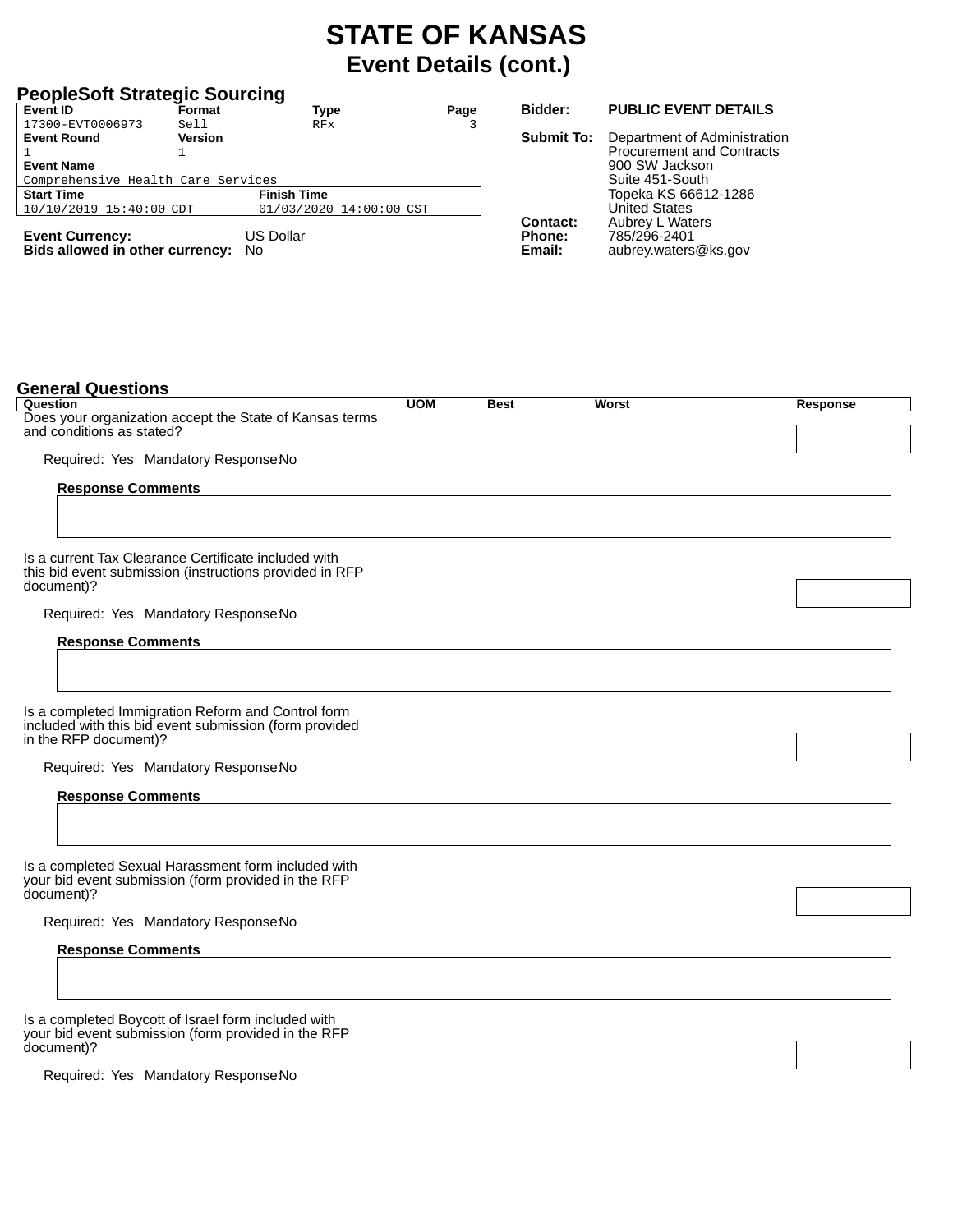| <b>PeopleSoft Strategic Sourcing</b><br>Event ID<br>Format<br><b>Type</b><br>Page                                                                                                                                                                                                                                                                                                                                                                                                                                                                                                       | <b>Bidder:</b>                             | <b>PUBLIC EVENT DETAILS</b>                                                                                                                                                      |                   |
|-----------------------------------------------------------------------------------------------------------------------------------------------------------------------------------------------------------------------------------------------------------------------------------------------------------------------------------------------------------------------------------------------------------------------------------------------------------------------------------------------------------------------------------------------------------------------------------------|--------------------------------------------|----------------------------------------------------------------------------------------------------------------------------------------------------------------------------------|-------------------|
| 17300-EVT0006973<br>Sell<br>RFx<br><b>Event Round</b><br>Version                                                                                                                                                                                                                                                                                                                                                                                                                                                                                                                        | <b>Submit To:</b>                          | Department of Administration                                                                                                                                                     |                   |
| 1<br><b>Event Name</b><br>Comprehensive Health Care Services<br><b>Start Time</b><br><b>Finish Time</b><br>10/10/2019 15:40:00 CDT<br>01/03/2020 14:00:00 CST<br><b>US Dollar</b><br><b>Event Currency:</b><br>Bids allowed in other currency: No                                                                                                                                                                                                                                                                                                                                       | <b>Contact:</b><br><b>Phone:</b><br>Email: | <b>Procurement and Contracts</b><br>900 SW Jackson<br>Suite 451-South<br>Topeka KS 66612-1286<br><b>United States</b><br>Aubrey L Waters<br>785/296-2401<br>aubrey.waters@ks.gov |                   |
| <b>Response Comments</b>                                                                                                                                                                                                                                                                                                                                                                                                                                                                                                                                                                |                                            |                                                                                                                                                                                  |                   |
| Please select ONE category from the following list with<br>regard to a Bidder Preference. If selecting a Bidder<br>Preference category, supporting documentation must<br>accompany this bid response. (Note: #3 "State Use<br>Purchases" category does not apply to Requests for<br>Proposals)<br>Not claiming any Bidder Preference Category<br>Options:<br>Claiming the Disabled Veteran Owned Business Category<br>Claiming the State Use Purchases Bidder Preference Category<br>Claiming the Certified Business Bidder Preference Category<br>Required: Yes Mandatory Response: No |                                            |                                                                                                                                                                                  | <b>Select One</b> |
| <b>Response Comments</b>                                                                                                                                                                                                                                                                                                                                                                                                                                                                                                                                                                |                                            |                                                                                                                                                                                  |                   |
| Payments Terms are "Net 30 days ARO". Show discount(s)<br>if payment is made in less than thirty days. Discounts<br>offered will NOT be considered in determining the low<br>bid.                                                                                                                                                                                                                                                                                                                                                                                                       |                                            |                                                                                                                                                                                  |                   |
| Required: Yes Mandatory ResponseNo                                                                                                                                                                                                                                                                                                                                                                                                                                                                                                                                                      |                                            |                                                                                                                                                                                  |                   |
| <b>Response Comments</b>                                                                                                                                                                                                                                                                                                                                                                                                                                                                                                                                                                |                                            |                                                                                                                                                                                  |                   |
| Procurement Card (P-Card): Presently, many State<br>Agencies use a State of Kansas Procurement Card<br>(Visa-branded P-Card) in lieu of a state warrant to pay<br>for some of its purchases. No additional charges will<br>be allowed for using the card.<br>May agencies use their P-Card for contract purchases?                                                                                                                                                                                                                                                                      |                                            |                                                                                                                                                                                  |                   |
| Required: Yes Mandatory ResponseNo                                                                                                                                                                                                                                                                                                                                                                                                                                                                                                                                                      |                                            |                                                                                                                                                                                  |                   |
| <b>Response Comments</b>                                                                                                                                                                                                                                                                                                                                                                                                                                                                                                                                                                |                                            |                                                                                                                                                                                  |                   |
|                                                                                                                                                                                                                                                                                                                                                                                                                                                                                                                                                                                         |                                            |                                                                                                                                                                                  |                   |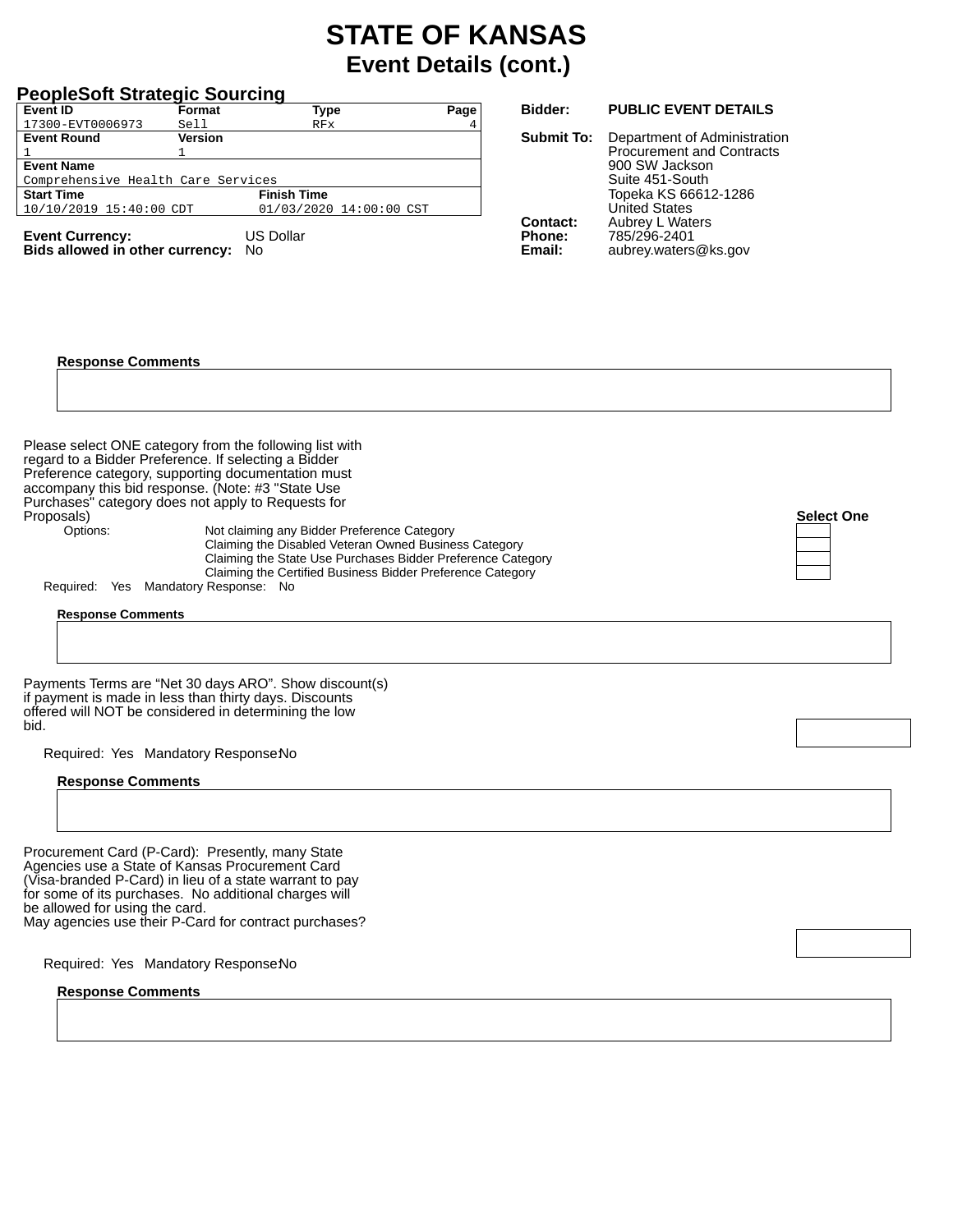### **PeopleSoft Strategic Sourcing**

| <b>Event ID</b>                    | Format         | Type                    | Page |
|------------------------------------|----------------|-------------------------|------|
| 17300-EVT0006973                   | Sell           | RFx                     |      |
| <b>Event Round</b>                 | <b>Version</b> |                         |      |
| 1                                  |                |                         |      |
| <b>Event Name</b>                  |                |                         |      |
| Comprehensive Health Care Services |                |                         |      |
| <b>Start Time</b>                  |                | <b>Finish Time</b>      |      |
| 10/10/2019 15:40:00 CDT            |                | 01/03/2020 14:00:00 CST |      |
|                                    |                |                         |      |
| <b>Event Currency:</b>             |                | <b>US Dollar</b>        |      |

**Bids allowed in other currency:** No

#### **Bidder: PUBLIC EVENT DETAILS**

**Submit To:** Department of Administration Procurement and Contracts 900 SW Jackson Suite 451-South Topeka KS 66612-1286 United States **Contact:** Aubrey L Waters **Phone:** 785/296-2401 **Email:** aubrey.waters@ks.gov

#### **Line Details**

|                                                                                               |                          |             |       | No Bid:                      |  |
|-----------------------------------------------------------------------------------------------|--------------------------|-------------|-------|------------------------------|--|
| Line Qty:<br>Line: 1<br>Item ID:<br>No                                                        | <b>UOM: Each</b><br>1.00 |             |       | Bid Qty:                     |  |
| <b>Reserve Price:</b><br><b>Required: No</b>                                                  |                          |             |       | Min/Max Qty: No min / No max |  |
| <b>Description:</b><br>Healthcare                                                             |                          |             |       |                              |  |
| Question                                                                                      | <b>UOM</b>               | <b>Best</b> | Worst | Response                     |  |
| Do not enter pricing here. Pricing should be<br>provided in the Cost Sheet section of the RFP |                          |             |       |                              |  |
| document.                                                                                     |                          |             |       |                              |  |
| Mandatory Response: No<br>Required: No                                                        |                          |             |       |                              |  |
| <b>Response Comments</b>                                                                      |                          |             |       |                              |  |
|                                                                                               |                          |             |       |                              |  |
|                                                                                               |                          |             |       |                              |  |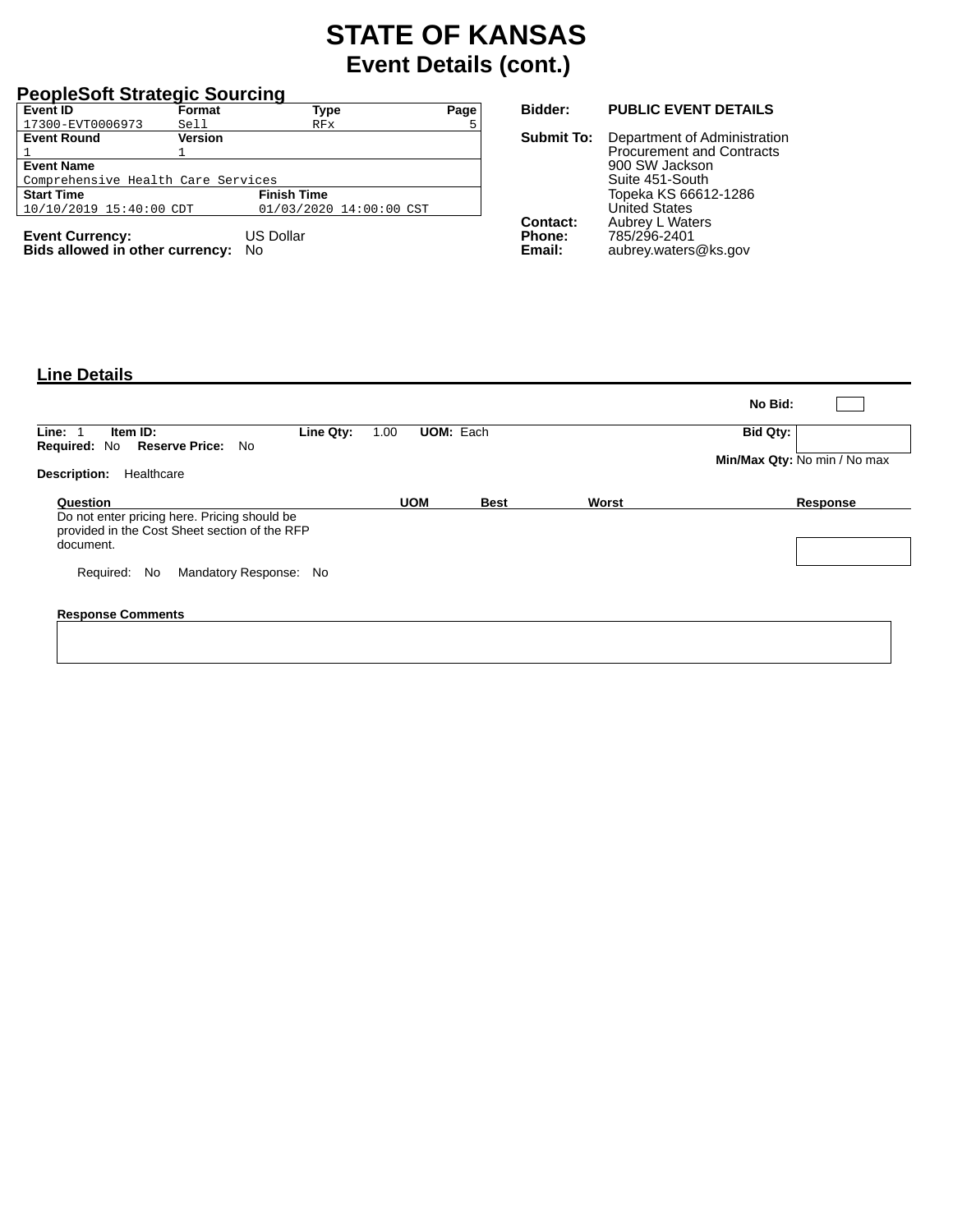### **PeopleSoft Strategic Sourcing**

| Event ID                           | Format         | <b>Type</b>             | Page |
|------------------------------------|----------------|-------------------------|------|
| 17300-EVT0006973                   | Sell           | RFx                     | 6    |
| <b>Event Round</b>                 | <b>Version</b> |                         |      |
|                                    |                |                         |      |
| <b>Event Name</b>                  |                |                         |      |
| Comprehensive Health Care Services |                |                         |      |
| <b>Start Time</b>                  |                | <b>Finish Time</b>      |      |
| 10/10/2019 15:40:00 CDT            |                | 01/03/2020 14:00:00 CST |      |
| <b>Event Currency:</b>             |                | <b>US Dollar</b>        |      |

**Bids allowed in other currency:** No

#### **Bidder: PUBLIC EVENT DETAILS**

**Submit To:** Department of Administration Procurement and Contracts 900 SW Jackson Suite 451-South Topeka KS 66612-1286 United States **Contact:** Aubrey L Waters **Phone:** 785/296-2401 **Email:** aubrey.waters@ks.gov

# **Bidder Information**

| <b>Firm Name:</b>      |            |       |
|------------------------|------------|-------|
| Name:                  | Signature: | Date: |
| Phone #:               | Fax $#$ :  |       |
| <b>Street Address:</b> |            |       |
| City & State:          | Zip Code:  |       |
| Email:                 |            |       |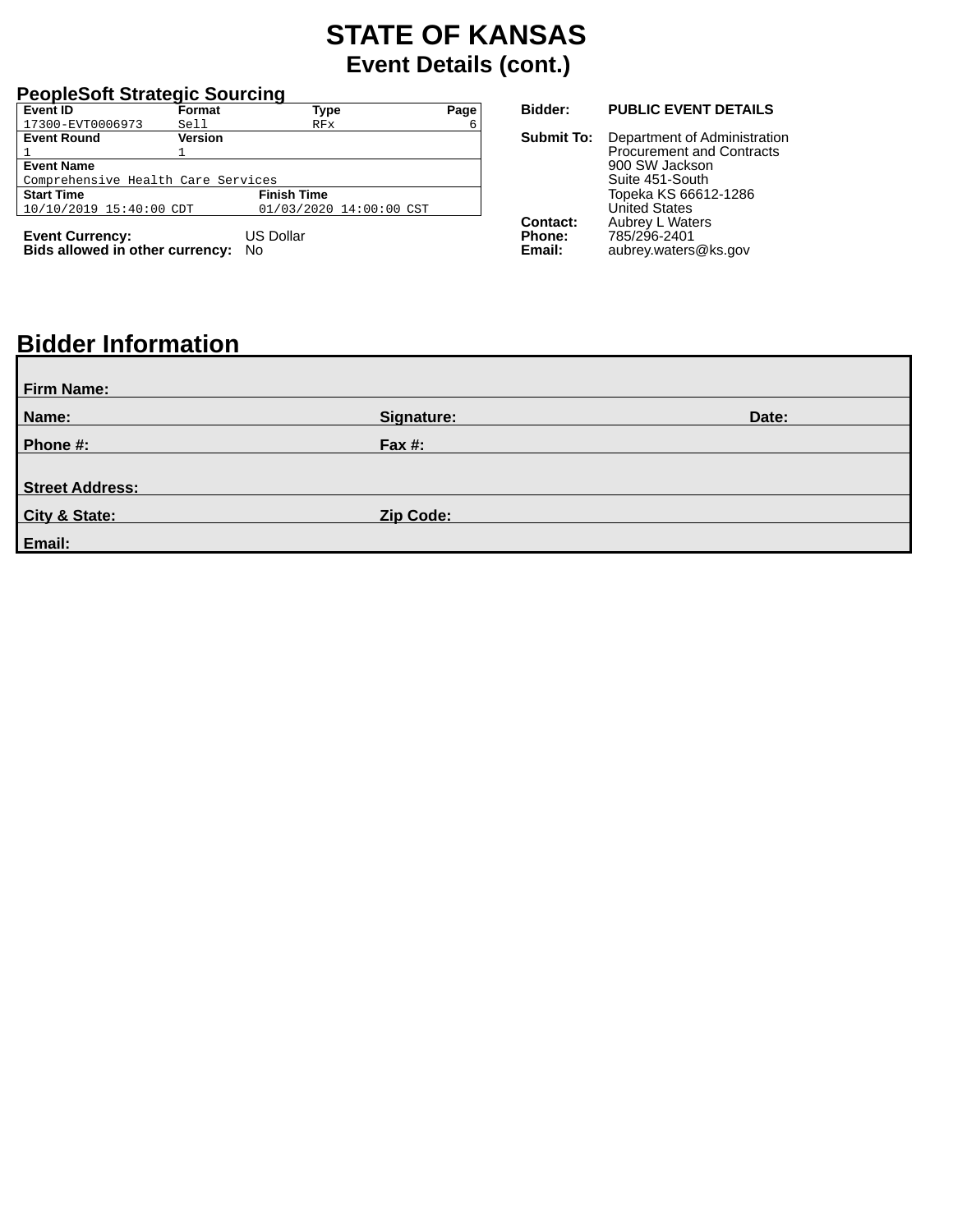### **PeopleSoft Strategic Sourcing**

| <b>Event ID</b>                    | Format         | Type                    | Page |
|------------------------------------|----------------|-------------------------|------|
| 17300-EVT0006973                   | Sell           | RFx                     |      |
| <b>Event Round</b>                 | <b>Version</b> |                         |      |
|                                    |                |                         |      |
| <b>Event Name</b>                  |                |                         |      |
| Comprehensive Health Care Services |                |                         |      |
| <b>Start Time</b>                  |                | <b>Finish Time</b>      |      |
| 10/10/2019 15:40:00 CDT            |                | 01/03/2020 14:00:00 CST |      |
|                                    |                |                         |      |
| <b>Event Currency:</b>             |                | <b>US Dollar</b>        |      |

**Bids allowed in other currency:** No

#### **Bidder: PUBLIC EVENT DETAILS**

**Submit To:** Department of Administration Procurement and Contracts 900 SW Jackson Suite 451-South Topeka KS 66612-1286 United States **Contact:** Aubrey L Waters<br>Phone: 785/296-2401 **Phone:** 785/296-2401<br> **Email:** aubrey.waters **Email:** aubrey.waters@ks.gov

# **Appendix A - Line Specifications Line:** 1 **Item ID: Line Qty:** 1 **UOM:** Each

| <b>Item Specifications</b>  |             |          |                       |                            |
|-----------------------------|-------------|----------|-----------------------|----------------------------|
| Manufacturer:               |             |          |                       |                            |
| Mfg Item ID:                |             |          |                       |                            |
| Item Length:                | 0           |          | Item Height:<br>0     |                            |
| Item Width:                 | 0           |          | <b>Dimension UOM:</b> |                            |
| <b>Item Volume:</b>         | 0           |          | <b>Volume UOM:</b>    |                            |
| Item Weight:                | $\mathbf 0$ |          | <b>Weight UOM:</b>    |                            |
| <b>Item Size:</b>           |             |          | <b>Item Color:</b>    |                            |
|                             |             |          |                       |                            |
| <b>Shipping Information</b> |             |          |                       |                            |
| Schedule:                   |             |          |                       | <b>KDOC</b>                |
| Quantity:                   |             | Ship To: |                       | <b>KDOC</b>                |
| Due Date:                   | 01/03/2020  |          |                       | 714 SW Jackson St, Ste 300 |
| <b>Freight Terms:</b>       |             |          |                       | Topeka KS 66603-3722       |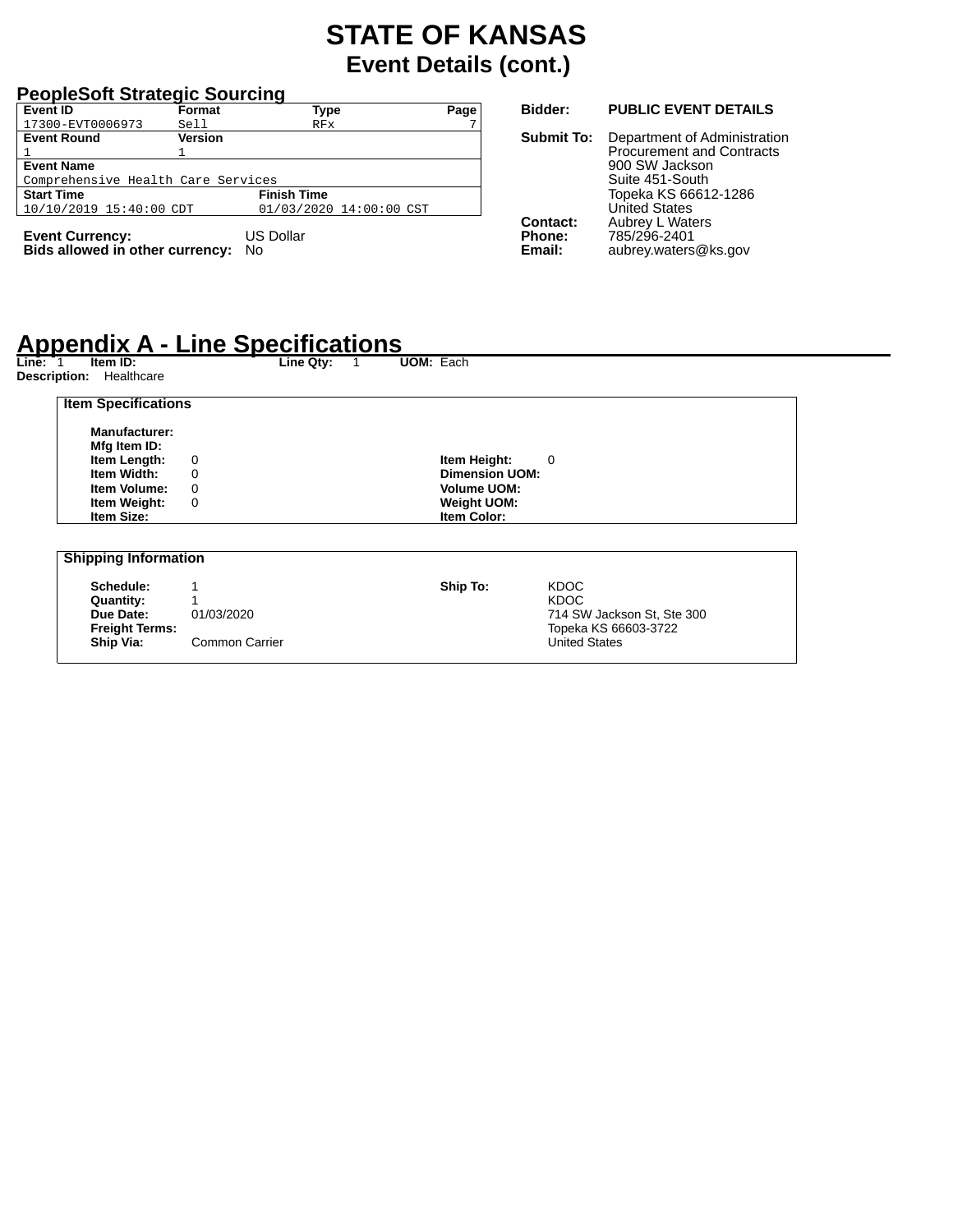### **PeopleSoft Strategic Sourcing**

| Event ID                           | Format  | <b>Type</b>             | Page |
|------------------------------------|---------|-------------------------|------|
| 17300-EVT0006973                   | Sell    | RFx                     | 8    |
| <b>Event Round</b>                 | Version |                         |      |
|                                    |         |                         |      |
| <b>Event Name</b>                  |         |                         |      |
| Comprehensive Health Care Services |         |                         |      |
| <b>Start Time</b>                  |         | <b>Finish Time</b>      |      |
| 10/10/2019 15:40:00 CDT            |         | 01/03/2020 14:00:00 CST |      |
| $F_{i}$                            |         | $1100$ Delley           |      |

**Event Currency:** US Dollar **Bids allowed in other currency:** No

#### **Bidder: PUBLIC EVENT DETAILS**

**Submit To:** Department of Administration Procurement and Contracts 900 SW Jackson Suite 451-South Topeka KS 66612-1286 United States **Contact:** Aubrey L Waters<br>**Phone:** 785/296-2401 **Phone:** 785/296-2401<br>**Fmail:** aubrey waters **Email:** aubrey.waters@ks.gov

# **Appendix B - Terms & Conditions**

- **1.** Debarment of State Contractors. Any Contractor who defaults on delivery or does not perform in a satisfactory manner as defined in this Agreement may be barred for a period up to three (3) years, pursuant to K.S.A. 75-37,103, or have its work evaluated for pre-qualification purposes. Contractor shall disclose any conviction or judgment for a criminal or civil offense of any employee, individual or entity which controls a company or organization or will perform work under this Agreement that indicates a lack of business integrity or business honesty. This includes (1) conviction of a criminal offense as an incident to obtaining or attempting to obtain a public or private contract or subcontract or in the performance of such contract or subcontract; (2) conviction under state or federal statutes of embezzlement, theft, forgery, bribery, falsification or destruction of records, or receiving stolen property; (3) conviction under state or federal antitrust statutes; and (4) any other offense the State determines to be so serious and compelling as to affect responsibility as a state contractor. For the purpose of this section, an individual or entity shall be presumed to have control of a company or organization if the individual or entity directly or indirectly, or acting in concert with one or more individuals or entities, owns or controls twenty-five (25) percent or more of its equity, or otherwise controls its management or policies. Failure to disclose an offense may result in disqualification of the Proposal or termination of the Agreement, as determined by the State.
- **2.** Accounts Receivable Set-Off Program: If during the course of this contract the Contractor is found to owe a debt to the State of Kansas, agency payments to the Contractor may be intercepted / setoff by the State of Kansas. Notice of the setoff action will be provided to the Contractor. Pursuant to K.S.A. 75-6201 et seq, Contractor shall have the opportunity to challenge the validity of the debt. If the debt is undisputed, the Contractor shall credit the account of the agency making the payment in an amount equal to the funds intercepted. K.S.A. 75-6201 et seq. allows the Director of Accounts and Reports to set off funds the State of Kansas owes Contractors against debts owed by the contractor to the State of Kansas. Payments set off in this manner constitute lawful payment for services or goods received. The Contractor benefits fully from the payment because its obligation to the State is reduced by the amount subject to setoff.
- **3.** Disclosure of Bid Event Content and Proprietary Information: All bid responses become the property of the State of Kansas. The Kansas Open Records Act (K.S.A. 45-215 et seq) requires public information be placed in the public domain at the conclusion of the selection process, and be available for examination by all interested parties. More information on this subject can be found at the following website: http://admin.ks.gov/offices/chief-counsel/kansas-open-records-act.
- **4.** BIDDER MUST OBTAIN A CURRENT TAX CLEARANCE CERTIFICATE A "Tax Clearance" is a comprehensive tax account review to determine and ensure that the account is compliant with all primary Kansas Tax Laws administered by the Kansas Department of Revenue (KDOR) Director of Taxation. Information pertaining to a Tax Clearance is subject to change(s), which may arise as a result of a State Tax Audit, Federal Revenue Agent Report, or other lawful adjustment(s). INSTRUCTIONS: To obtain a Current Tax Clearance Certificate, you must: 1) Go to: http://ksrevenue.org/taxclearance.html to request a Tax Clearance Certificate; 2) Return to the website the following working day to see if KDOR will issue the certificate; 3) If issued an official certificate, print it and attach it to your bid response; and 4) If denied a certificate, engage KDOR in a discussion about why a certificate wasn't issued. Bidders (and their subcontractors) are expected to submit a current Tax Clearance Certificate with every event response. REMINDER: You will need to sign back into the KDOR website to view and print the official tax clearance certificate. Information about Tax Registration can be found at the following website:

http://www.ksrevenue.org/busregistration.html. Procurement and Contracts reserves the right to confirm tax status of all potential contractors and subcontractors prior to the release of a purchase order or contract award. In the event that a current tax certificate is unavailable, Procurement and Contracts reserves the right to notify a bidder (one that has submitted a timely event response) that they have to provide a current Tax Clearance Certificate within ten (10) calendar days, or Procurement and Contracts may proceed with an award to the next lowest responsive bidder, whichever is determined by the Director of Purchases to be in the best interest of the State.

**5.** Immigration and Reform Control Act of 1986 (IRCA): All contractors are expected to comply with the Immigration and Reform Control Act of 1986 (IRCA), as may be amended from time to time. This Act, with certain limitations, requires the verification of the employment status of all individuals who were hired on or after November 6, 1986, by the contractor as well as any subcontractor or sub-contractors. The usual method of verification is through the Employment Verification (I-9) form. With the submission of this bid, the contractor hereby certifies without exception that such contractor has complied with all federal and state laws relating to immigration and reform. Any misrepresentation in this regard or any employment of persons not authorized to